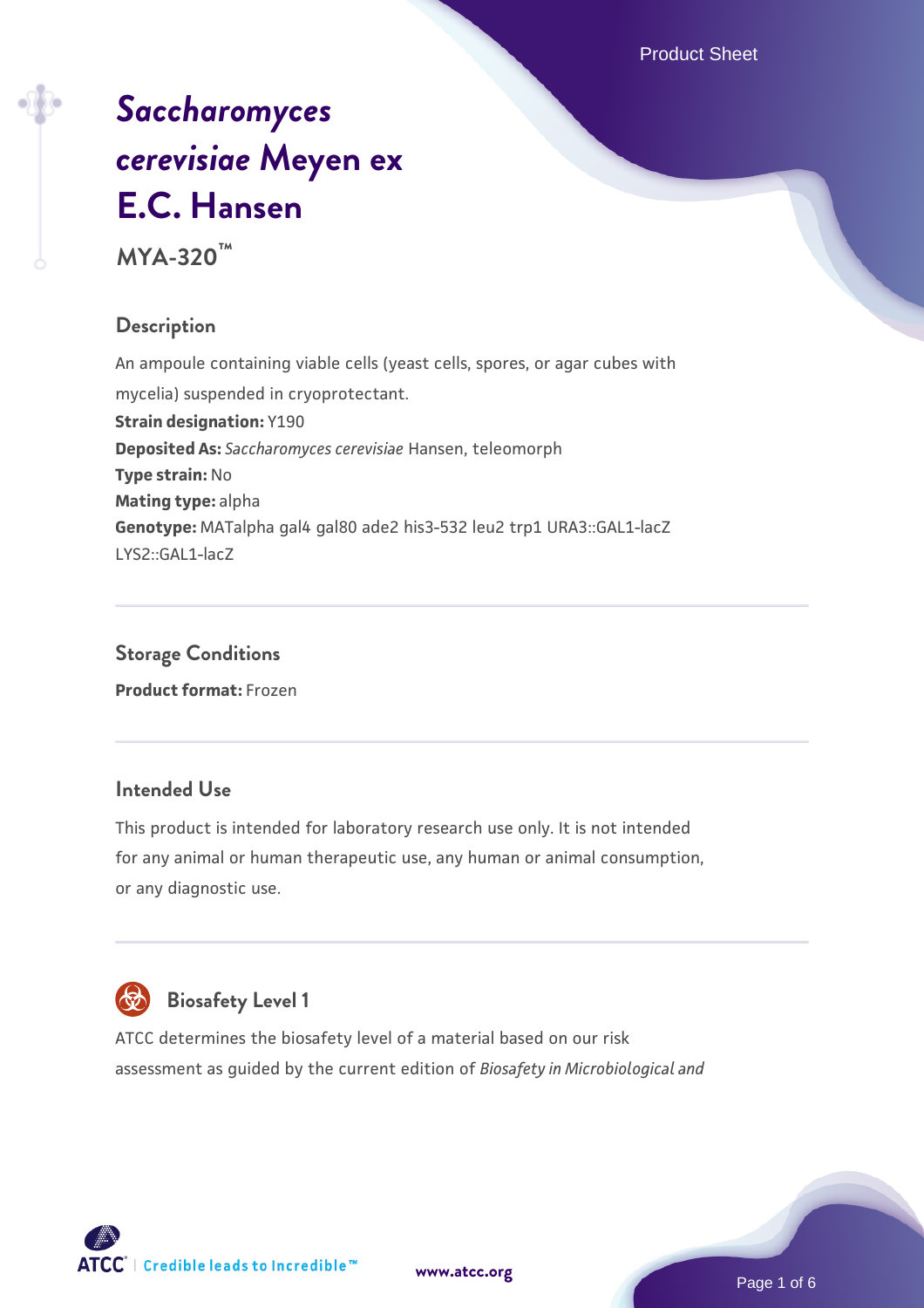#### **[Saccharomyces cerevisiae](https://www.atcc.org/products/mya-320)** [Meyen ex E.C. Hansen](https://www.atcc.org/products/mya-320) **MYA-320**

*Biomedical Laboratories (BMBL)*, U.S. Department of Health and Human Services. It is your responsibility to understand the hazards associated with the material per your organization's policies and procedures as well as any other applicable regulations as enforced by your local or national agencies.

ATCC highly recommends that appropriate personal protective equipment is always used when handling vials. For cultures that require storage in liquid nitrogen, it is important to note that some vials may leak when submersed in liquid nitrogen and will slowly fill with liquid nitrogen. Upon thawing, the conversion of the liquid nitrogen back to its gas phase may result in the vial exploding or blowing off its cap with dangerous force creating flying debris. Unless necessary, ATCC recommends that these cultures be stored in the vapor phase of liquid nitrogen rather than submersed in liquid nitrogen.

#### **Certificate of Analysis**

For batch-specific test results, refer to the applicable certificate of analysis that can be found at www.atcc.org.

#### **Growth Conditions**

**Medium:**  [ATCC Medium 1245: YEPD](https://www.atcc.org/-/media/product-assets/documents/microbial-media-formulations/1/2/4/5/atcc-medium-1245.pdf?rev=705ca55d1b6f490a808a965d5c072196) **Temperature:** 20-25°C **Atmosphere:** Aerobic

#### **Handling Procedures**



**[www.atcc.org](http://www.atcc.org)**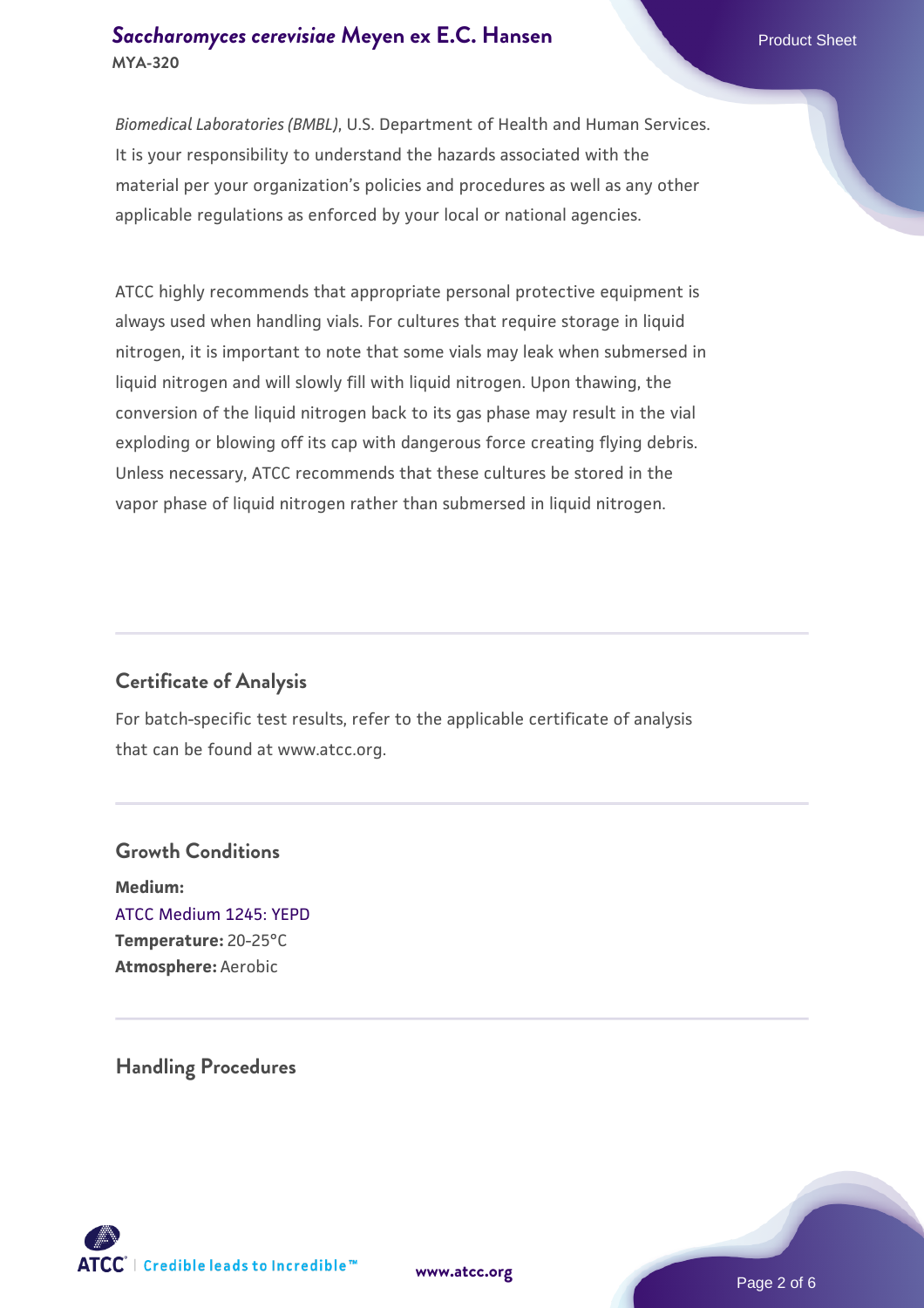#### **[Saccharomyces cerevisiae](https://www.atcc.org/products/mya-320)** [Meyen ex E.C. Hansen](https://www.atcc.org/products/mya-320) **MYA-320**

**Frozen ampoules** packed in dry ice should either be thawed immediately or stored in liquid nitrogen. If liquid nitrogen storage facilities are not available, frozen ampoules may be stored at or below -70°C for approximately one week. **Do not under any circumstance store frozen ampoules at refrigerator freezer temperatures (generally -20°C).** Storage of frozen material at this temperature will result in the death of the culture.

1. To thaw a frozen ampoule, place in a **25?30 °C** water bath, until just thawed (**approximately 5 minutes**). Immerse the ampoule just sufficient to cover the frozen material. Do not agitate the ampoule.

2. Immediately after thawing, wipe down ampoule with 70% ethanol and aseptically transfer at least 50 µl (or 2-3 agar cubes) of the content onto a plate or broth with medium recommended.

3. Incubate the inoculum/strain at the temperature and conditions recommended.

4. Inspect for growth of the inoculum/strain regularly. The sign of viability is noticeable typically after 1-2 days of incubation. However, the time necessary for significant growth will vary from strain to strain.

#### **Notes**

haploid (mating type alpha); ransformation host; this material is available under the condition that it will not be used for commercial purpose or distributed to third parties.

Additional, updated information on this product may be available on the ATCC web site at www.atcc.org.

#### **Material Citation**

If use of this material results in a scientific publication, please cite the material in the following manner: *Saccharomyces cerevisiae* Meyen ex E.C. Hansen (ATCC MYA-320)

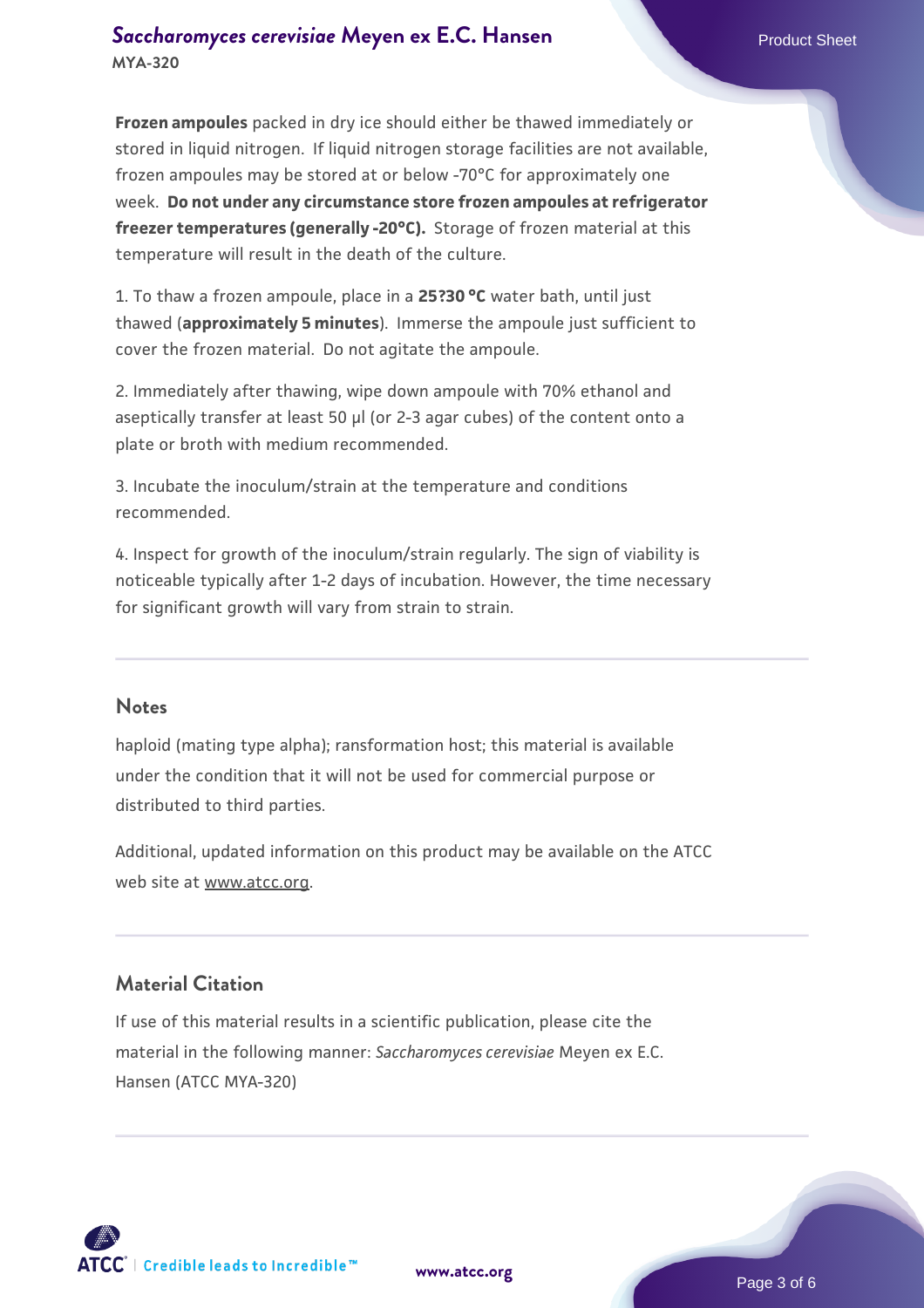## **[Saccharomyces cerevisiae](https://www.atcc.org/products/mya-320)** [Meyen ex E.C. Hansen](https://www.atcc.org/products/mya-320)

**MYA-320**

#### **References**

References and other information relating to this material are available at www.atcc.org.

#### **Warranty**

The product is provided 'AS IS' and the viability of ATCC® products is warranted for 30 days from the date of shipment, provided that the customer has stored and handled the product according to the information included on the product information sheet, website, and Certificate of Analysis. For living cultures, ATCC lists the media formulation and reagents that have been found to be effective for the product. While other unspecified media and reagents may also produce satisfactory results, a change in the ATCC and/or depositor-recommended protocols may affect the recovery, growth, and/or function of the product. If an alternative medium formulation or reagent is used, the ATCC warranty for viability is no longer valid. Except as expressly set forth herein, no other warranties of any kind are provided, express or implied, including, but not limited to, any implied warranties of merchantability, fitness for a particular purpose, manufacture according to cGMP standards, typicality, safety, accuracy, and/or noninfringement.

#### **Disclaimers**

This product is intended for laboratory research use only. It is not intended for any animal or human therapeutic use, any human or animal consumption, or any diagnostic use. Any proposed commercial use is prohibited without a license from ATCC.

While ATCC uses reasonable efforts to include accurate and up-to-date information on this product sheet, ATCC makes no warranties or representations as to its accuracy. Citations from scientific literature and

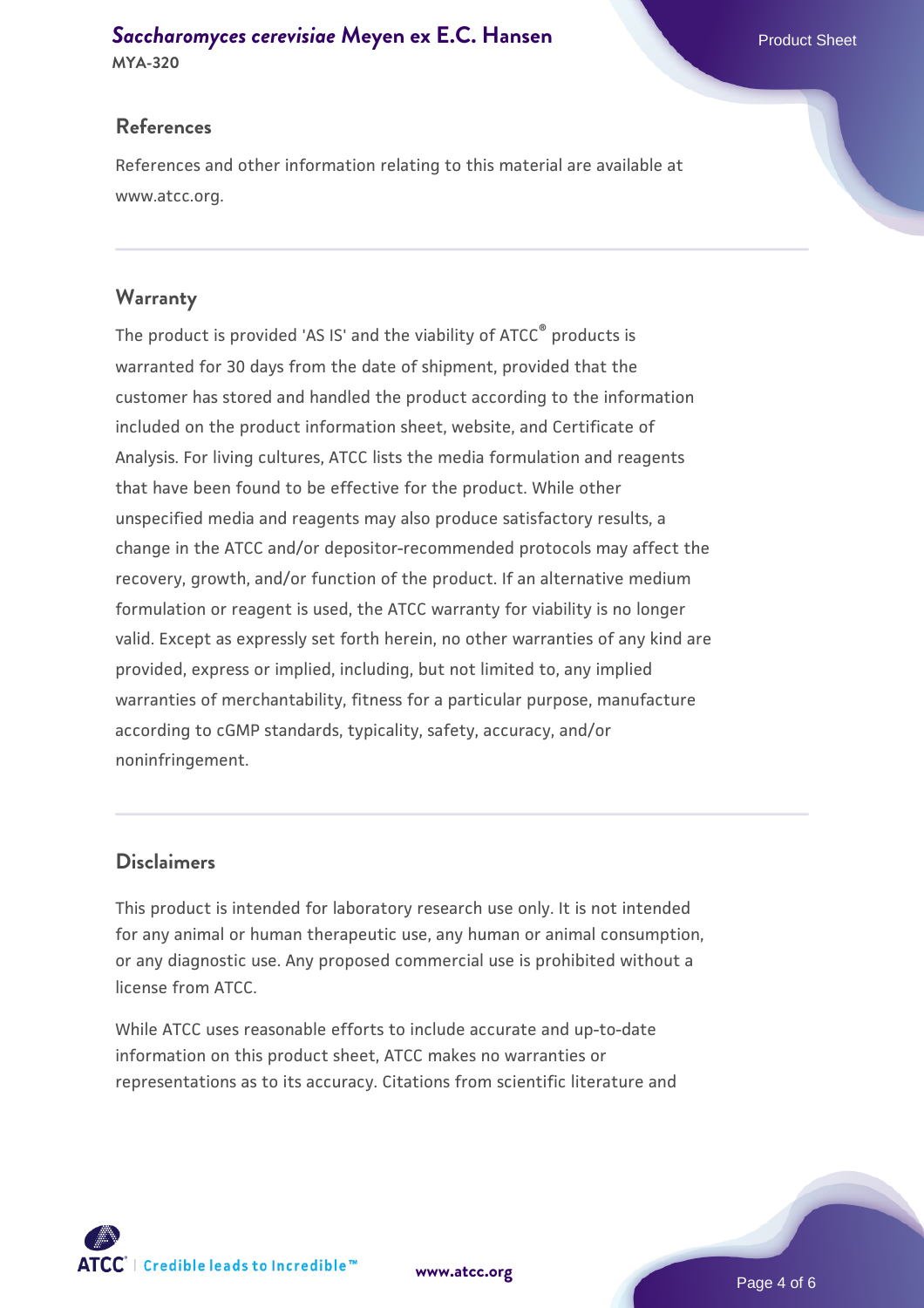patents are provided for informational purposes only. ATCC does not warrant that such information has been confirmed to be accurate or complete and the customer bears the sole responsibility of confirming the accuracy and completeness of any such information.

This product is sent on the condition that the customer is responsible for and assumes all risk and responsibility in connection with the receipt, handling, storage, disposal, and use of the ATCC product including without limitation taking all appropriate safety and handling precautions to minimize health or environmental risk. As a condition of receiving the material, the customer agrees that any activity undertaken with the ATCC product and any progeny or modifications will be conducted in compliance with all applicable laws, regulations, and guidelines. This product is provided 'AS IS' with no representations or warranties whatsoever except as expressly set forth herein and in no event shall ATCC, its parents, subsidiaries, directors, officers, agents, employees, assigns, successors, and affiliates be liable for indirect, special, incidental, or consequential damages of any kind in connection with or arising out of the customer's use of the product. While reasonable effort is made to ensure authenticity and reliability of materials on deposit, ATCC is not liable for damages arising from the misidentification or misrepresentation of such materials.

Please see the material transfer agreement (MTA) for further details regarding the use of this product. The MTA is available at www.atcc.org.

#### **Copyright and Trademark Information**

© ATCC 2021. All rights reserved. ATCC is a registered trademark of the American Type Culture Collection.

#### **Revision**

This information on this document was last updated on 2021-05-20



**[www.atcc.org](http://www.atcc.org)**